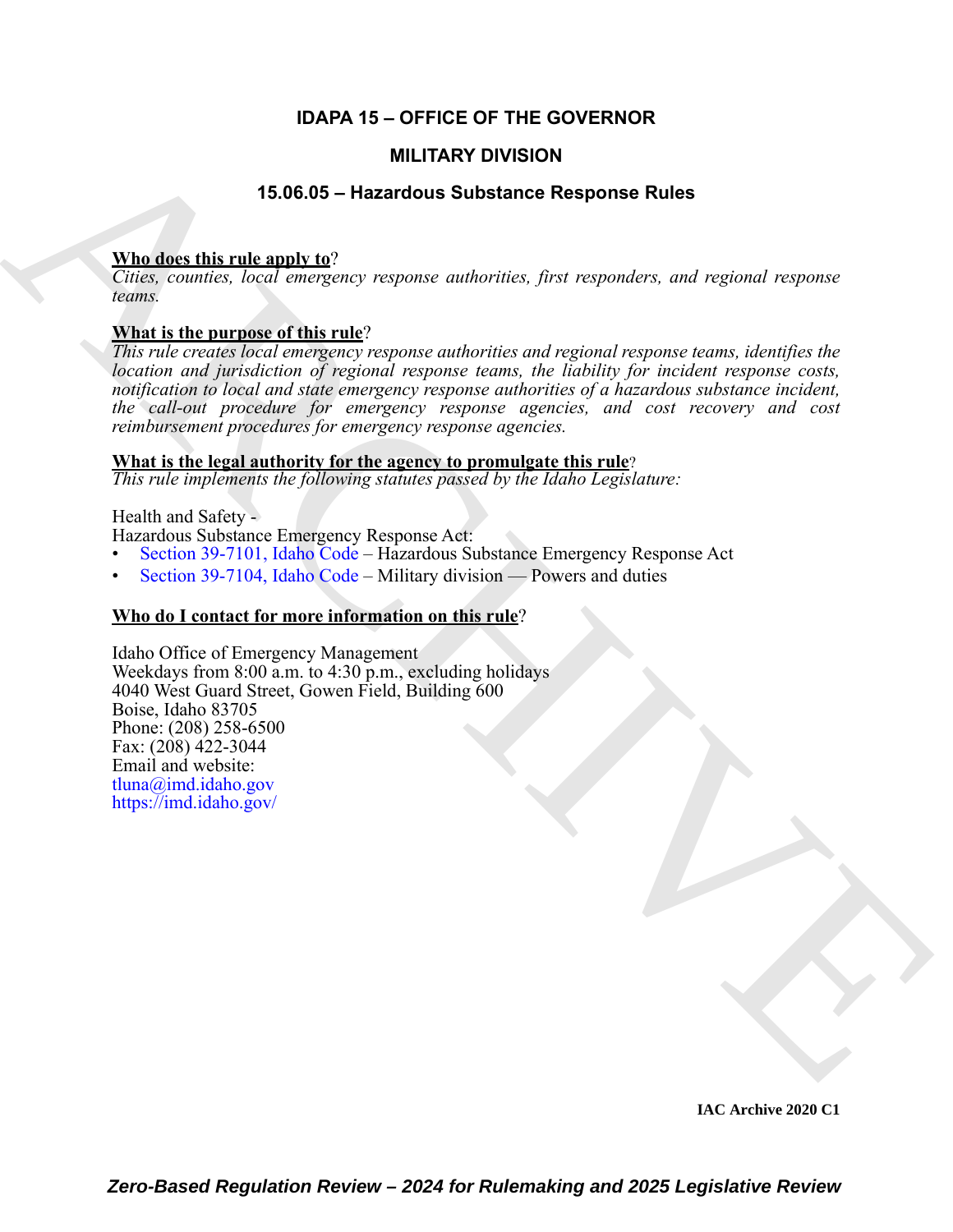# **Table of Contents**

# 15.06.05 - Hazardous Substance Response Rules

| 100. Regional Response Teams, Designation, Location, Jurisdiction, |  |
|--------------------------------------------------------------------|--|
|                                                                    |  |
|                                                                    |  |
|                                                                    |  |
|                                                                    |  |
|                                                                    |  |
|                                                                    |  |
|                                                                    |  |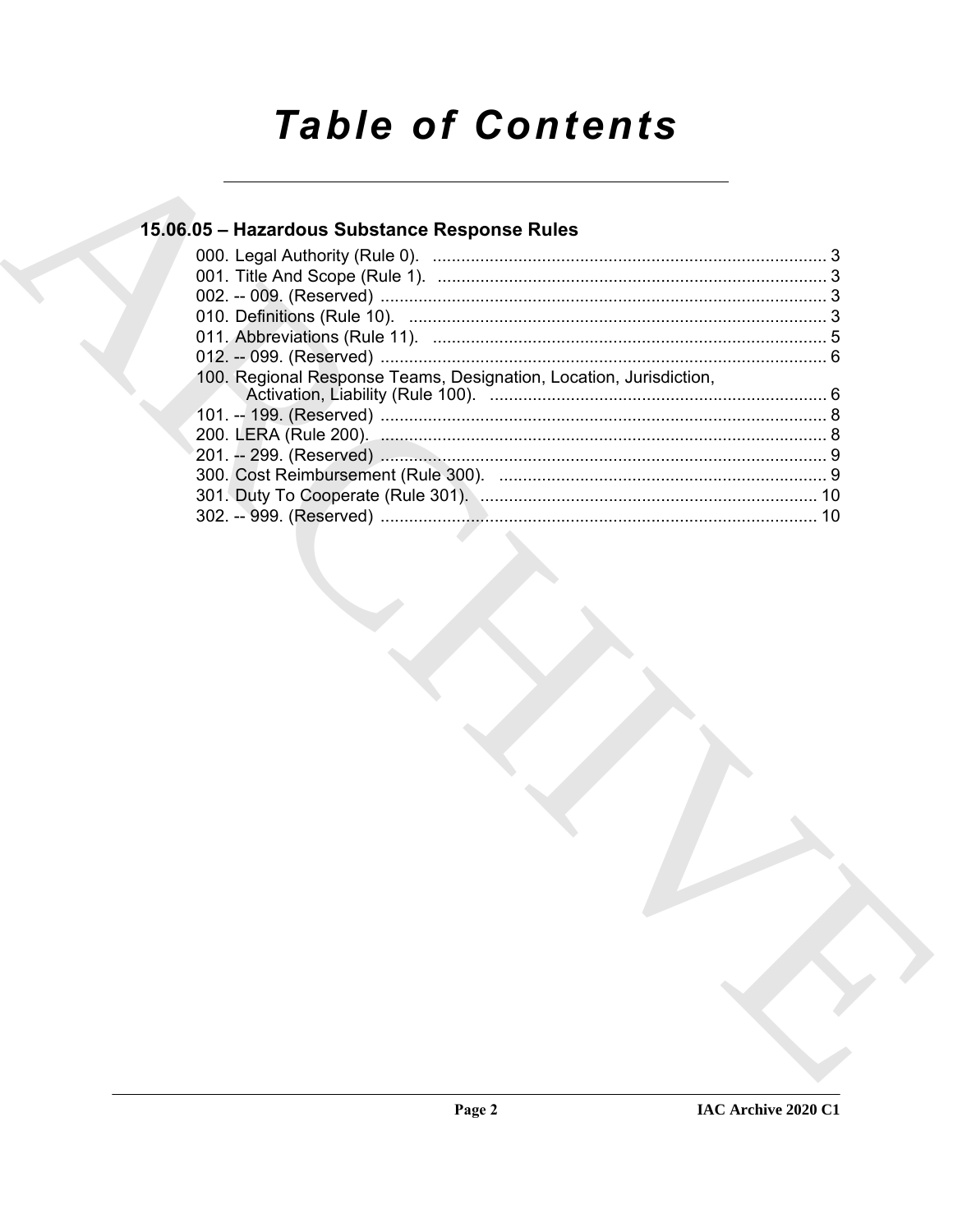# **OFFICE OF EMERGENCY MANAGEMENT**

## **15.06.05 – HAZARDOUS SUBSTANCE RESPONSE RULES**

#### <span id="page-2-12"></span><span id="page-2-1"></span><span id="page-2-0"></span>**000. LEGAL AUTHORITY (RULE 0).**

This chapter is adopted under the authority of Section 39-7101, Idaho Code. (3-23-10)

#### <span id="page-2-2"></span>**001. TITLE AND SCOPE (RULE 1).**

<span id="page-2-13"></span>**01. Title**. This chapter is titled IDAPA 15.06.05, "Hazardous Substance Response Rules." (3-23-10)

**02. Scope**. This chapter creates local emergency response authorities and regional response teams; the location and jurisdiction of regional response teams; liability for incident response costs; notification to local and state emergency response authorities of a hazardous substance incident; call-out procedure for emergency response agencies; and cost recovery and cost reimbursement procedures for emergency response agencies. (3-20-20)

#### <span id="page-2-3"></span>**002. -- 009. (RESERVED)**

#### <span id="page-2-5"></span><span id="page-2-4"></span>**010. DEFINITIONS (RULE 10).**

<span id="page-2-6"></span>In addition to the definitions in Section 39-7103, Idaho Code, the following definitions apply: (3-20-20)

69. LEGAL AUTHOMITY (RULE, P). (32-10)<br>
This cape of the state and the state and the state and the state and the state and the state and the state and the state and the state and the state and the state and the state and **01. Emergency**. As used in this chapter, **"**emergency**"** means a release or threat of release that, in the reasonable judgment of the local emergency response authority in consultation with the office, threatens immediate harm to the environment or the health and safety of any individual and that requires immediate action for the containment or control of a hazardous or potentially hazardous substance to prevent, minimize or mitigate harm to the public health, safety or the environment that may result if action is not taken. (3-23-10) public health, safety or the environment that may result if action is not taken.

<span id="page-2-7"></span>**02. Emergency Responder**. Person affiliated with an emergency response agency who is dispatched to the scene upon notification of a hazardous substance incident. Emergency responders may be local, state, federal or industry personnel who have received appropriate hazardous materials training as defined by OSHA and EPA Regulations. (3-23-10)

**03. EPCRA**. Emergency Planning and Community Right to Know Act of 1986 (Title III of the Superfund Amendments and Reauthorization Act).. (3-23-10)

#### <span id="page-2-9"></span><span id="page-2-8"></span>**04. Hazardous Substance**. (3-23-10)

**a.** Any "hazardous substance" within the scope of section 101(14) of the Federal Comprehensive nental Response, Compensation and Liability Act (CERCLA), 42 U.S.C. 9601(14); (3-23-10) Environmental Response, Compensation and Liability Act (CERCLA), 42 U.S.C. 9601(14);

**b.** Any hazardous substance within the scope of section 104 of the Federal Hazardous Materials Transportation Act, (HMTA) 49 U.S.C. 1803, and the federal Department of Transportation regulations; (3-23-10)

**c.** Any extremely hazardous substance within the scope of section 302 of the federal Emergency and Community Right-to-Know Act. (EPCRA) 42 U.S.C. 11002: and (3-23-10) Planning and Community Right-to-Know Act, (EPCRA) 42 U.S.C. 11002; and

**d.** Any explosive or weapon of mass destruction utilized or threatened to be utilized in an act of  $\mu$ , crime, or other threat to public safety. terrorism, crime, or other threat to public safety.

<span id="page-2-10"></span>**05. Hazardous Substance Incident**. An emergency circumstance that requires a response by the state emergency response team or the local emergency response agency to monitor, assess and evaluate a release of, or the threat of a release of, a hazardous or potentially hazardous substance. A hazardous substance incident may require containment or confinement, or both, but does not include site cleanup or remediation efforts after the incident commander has determined the emergency has ended. (3-23-10) commander has determined the emergency has ended.

#### <span id="page-2-11"></span>**06. Hazardous Substance Incident Levels**. (3-23-10)

**a.** Regulatory - A release of a 'reportable quantity' or less of regulated hazardous substances that does not require any emergency response on the part of public sector responders. This would include a weapons of mass<br>destruction threat or suspicion that is clearly a hoax without requiring additional analysis. (3-23-10) destruction threat or suspicion that is clearly a hoax without requiring additional analysis.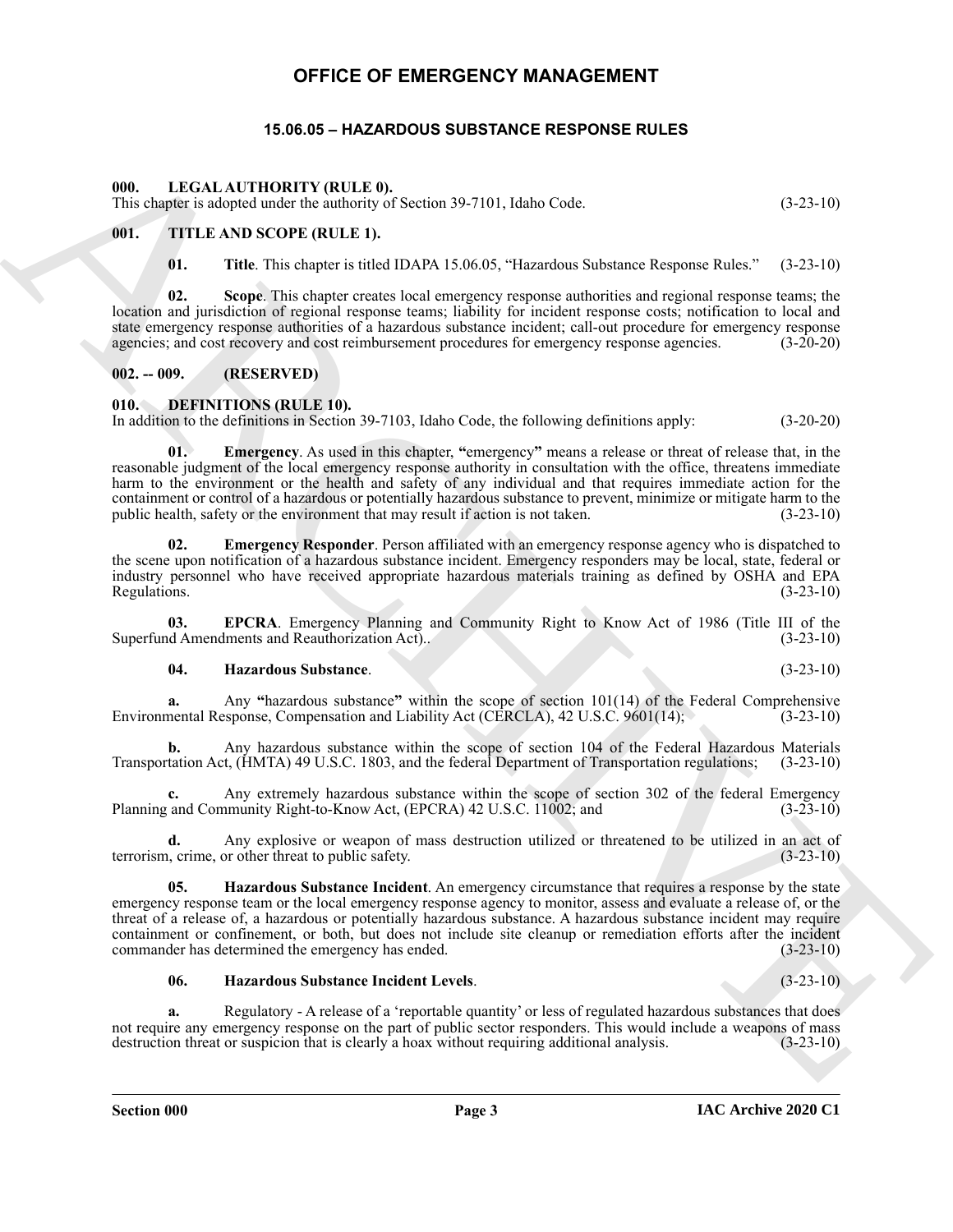#### *IDAHO ADMINISTRATIVE CODE IDAPA 15.06.05 Military Division – Office of Emergency Management*

Level 1 - An incident involving any response, public or private, to an incident involving hazardous substances that can be contained, extinguished, or abated using resources immediately available to the responders having jurisdiction. A weapons of mass destruction threat or suspicion that requires local response to determine whether or not it is life threatening. A Level 1 incident presents little risk to the environment or public health with containment and clean up. (3-23-10)

Miniary Density - Office of Enteropy of Assume the material and the state and state and state and state and state and state and state and state and state and state and state and state and state and state and state and sta **c.** Level 2 - An incident involving hazardous substances that is beyond the capabilities of the first responders on the scene, and may be beyond the capabilities of the public sector response agency having jurisdiction. Level 2 incidents may require the services of a state of Idaho Regional Response Team, or other state/federal assistance. This would include a weapons of mass destruction (WMD) threat or incident that involves explosives, release of toxic material, release of radioactive material or release of organisms that can be analyzed and stabilized using resources that exist within the state of Idaho. This level may pose immediate and long-term risk to the environment and public health and could result in a local declaration of disaster. (3-23-10) environment and public health and could result in a local declaration of disaster.

**d.** Level 3 - An incident involving weapons of mass destruction/hazardous substances that will require multiple state of Idaho Regional Response Teams or other resources that do not exist within the state of Idaho. These incidents may require resources from state and federal agencies and private industry. Level 3 incidents generally pose extreme, immediate and long-term risk to the environment and public health. (3-23-10)

**07. Idaho Hazardous Materials/WMD Incident Command and Response Support Plan**. A plan that has the primary purpose of providing effective, coordinated emergency response support to local government by state, federal and private agencies for incidents involving the release of hazardous substances in the state of Idaho. (3-23-10)

#### <span id="page-3-0"></span>**a.** This plan may be activated independently of the Idaho Emergency Operations Plan. (3-23-10)

**b.** Authority for implementation of this plan is derived from the Idaho Hazardous Substance Emergency Response Act (Section 39-7101, Idaho Code), the Idaho Environmental Protection and Health Act (Section 39-101 et seq., Idaho Code), the Hazardous Waste Management Act (Section 39-4401 et.seq., Idaho Code), Protection from Radioactive Materials (Section 39-3005, Idaho Code), and the Idaho Homeland Security Act of 2004 (Section  $46-1001$  et.seq. Idaho Code).

<span id="page-3-1"></span>**08. Idaho Regional Response Teams**. Teams authorized by the state of Idaho which are trained and equipped to respond to incidents. These teams are based in local departments and respond outside local jurisdictional boundaries upon approval of the Office of Emergency Management. These teams include Regional Hazardous Materials Response Teams (RRT's) as well as Regional Bomb Squads (RBS's). The Idaho Regional Response Teams are responsible to the local Incident Commander. (3-23-10)

#### <span id="page-3-2"></span>**09. Incident Command System (ICS)/National Incident Management System (NIMS)**. (3-23-10)

**a.** The Incident Command System (ICS) is a widely used and understood emergency management tool. It is used by local, state, and federal agencies and the military. Use of the ICS for hazardous substance incidents is required by the Emergency Planning and Community Right to Know Act (EPCRA), Occupational Safety and Health Administration (OSHA) rules, and the National Fire Protection Association (NFPA). It has been adopted by the National Fire Academy as the model system for the fire service. It is also the policy of the state of Idaho that the ICS will be used in response to hazardous substance incidents. (3-23-10) ICS will be used in response to hazardous substance incidents.

**b.** NIMS is a system mandated by Homeland Security Presidential Directive 5 that provides a consistent nationwide approach for federal, state, local and tribal governments, as well as the private-sector and nongovernmental organizations to work effectively and efficiently together to prepare for, respond to, and recover from domestic incidents, regardless of cause, size or complexity. NIMS builds on the ICS and the proven principles of unified command. (3-23-10)

<span id="page-3-3"></span>**10. Incident Commander**. The designated local emergency response official responding to an incident. This person must be fully trained and knowledgeable in the ICS. Normally, the Incident Commander will be the local fire chief or law enforcement officer. A local jurisdiction, based on its local plan and resource assessment, may request that Idaho State Police assume incident command, particularly for incidents on U.S. Interstates and state-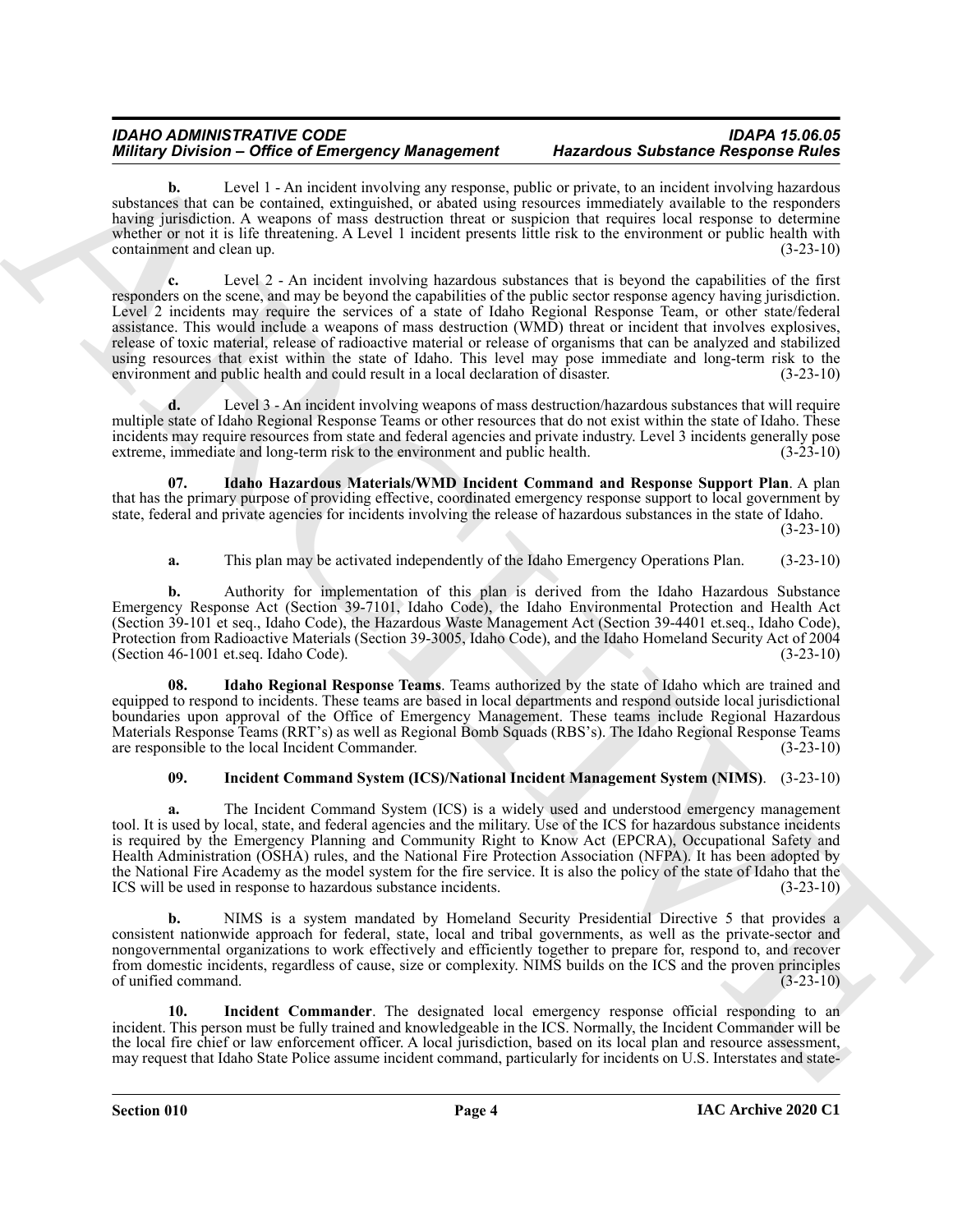#### <span id="page-4-9"></span>*IDAHO ADMINISTRATIVE CODE IDAPA 15.06.05 Military Division – Office of Emergency Management*

#### <span id="page-4-13"></span><span id="page-4-12"></span><span id="page-4-11"></span><span id="page-4-10"></span>**13. Regional Response Team (RRT)**. See Idaho Regional Response Teams. (3-23-10)

#### <span id="page-4-16"></span><span id="page-4-15"></span><span id="page-4-14"></span>**17. State Emergency Response Teams**. See Idaho Regional Response Teams. (3-23-10)

#### <span id="page-4-17"></span><span id="page-4-8"></span><span id="page-4-7"></span><span id="page-4-6"></span><span id="page-4-5"></span><span id="page-4-4"></span><span id="page-4-3"></span><span id="page-4-2"></span><span id="page-4-1"></span><span id="page-4-0"></span>**011. ABBREVIATIONS (RULE 11).**

|                      | <b>Military Division - Office of Emergency Management</b>                                                                                                                                                                                                                                                                                                                                                                                                                                                                                                                                                                                                                                                                                                                                                        | <b>Hazardous Substance Response Rules</b> |
|----------------------|------------------------------------------------------------------------------------------------------------------------------------------------------------------------------------------------------------------------------------------------------------------------------------------------------------------------------------------------------------------------------------------------------------------------------------------------------------------------------------------------------------------------------------------------------------------------------------------------------------------------------------------------------------------------------------------------------------------------------------------------------------------------------------------------------------------|-------------------------------------------|
| scene.               | numbered routes, including rights-of-way. The Incident Commander shall be in overall charge of all efforts at the                                                                                                                                                                                                                                                                                                                                                                                                                                                                                                                                                                                                                                                                                                | $(3-23-10)$                               |
| 11.                  | Local Emergency Planning Committee (LEPC). A committee made up of local officials,<br>citizens, and industry representatives charged with development and maintenance of emergency response plans for<br>the local emergency planning district as per EPCRA requirements. Planning procedures include hazardous substance<br>inventories, compilation and coordination of fixed facility emergency response plans, hazardous substance response<br>training, and assessment of local response capabilities.                                                                                                                                                                                                                                                                                                      | $(3-23-10)$                               |
| 12.                  | <b>Local Emergency Response Authority (LERA).</b> Persons or agencies designated under Section<br>39-7105, Idaho Code, by the city or county to be the local representatives for hazardous substance incidents.                                                                                                                                                                                                                                                                                                                                                                                                                                                                                                                                                                                                  | $(3-20-20)$                               |
| 13.                  | Regional Response Team (RRT). See Idaho Regional Response Teams.                                                                                                                                                                                                                                                                                                                                                                                                                                                                                                                                                                                                                                                                                                                                                 | $(3-23-10)$                               |
| 14.                  | <b>Reimbursable Costs</b> . The total eligible expenses arising from response to a hazardous substance<br>incident. Such costs generally include, but are not limited to, all state and local government expenses that result from<br>the assessment and emergency phases of the response activity. Emergency response costs do not include clean-up or<br>disposal costs of hazardous substances, except as may be reasonably necessary and incidental to preventing a release<br>or threat of release of a hazardous substance or in stabilizing the emergency response incident.                                                                                                                                                                                                                              | $(3-23-10)$                               |
| 15.                  | Responsible Party or Spiller. Any person who owns, controls, transports, or causes the release, or<br>threat of release of a hazardous substance which is involved in a hazardous substance incident shall be strictly liable<br>for the costs arising out of the response.                                                                                                                                                                                                                                                                                                                                                                                                                                                                                                                                      | $(3-23-10)$                               |
| 16.<br>Support Plan. | State Communications. The communications center for state hazardous substance emergency<br>response. State Communications can be reached by calling 1-800-632-8000 or 208-846-7610. Notification of State<br>Communications is the first step in initiating the Idaho Hazardous Materials/WMD Incident Command and Response                                                                                                                                                                                                                                                                                                                                                                                                                                                                                      | $(3-23-10)$                               |
| 17.                  | State Emergency Response Teams. See Idaho Regional Response Teams.                                                                                                                                                                                                                                                                                                                                                                                                                                                                                                                                                                                                                                                                                                                                               | $(3-23-10)$                               |
| 18.                  | State On-Scene Coordinator (SOSC). To ensure coordination during a significant incident, the<br>state of Idaho will provide a State On-Scene-Coordinator (SOSC). The SOSC will facilitate the formation of a unified<br>command during a significant incident. Under Unified Command, the Idaho SOSC can assist by acquiring resources,<br>advising on response issues, and coaching the jurisdiction in overall scene management. The SOSC will coordinate<br>with responding state agencies and be the principal state spokesperson in the unified command as an advocate for all<br>state interests. In this role, the SOSC effectively represents the interests of the state of Idaho and its citizens. The<br>Idaho SOSC will be appointed by the Director, Office of Emergency Management or his designee. | $(3-23-10)$                               |
| 011.                 | <b>ABBREVIATIONS (RULE 11).</b>                                                                                                                                                                                                                                                                                                                                                                                                                                                                                                                                                                                                                                                                                                                                                                                  |                                           |
| 01.                  | A.G. Office of the State Attorney General.                                                                                                                                                                                                                                                                                                                                                                                                                                                                                                                                                                                                                                                                                                                                                                       | $(3-23-10)$                               |
| 02.                  | CERCLA. Comprehensive Environmental Response, Compensation, and Liability Act.                                                                                                                                                                                                                                                                                                                                                                                                                                                                                                                                                                                                                                                                                                                                   | $(3-23-10)$                               |
| 03.                  | CFR. Code of Federal Regulations.                                                                                                                                                                                                                                                                                                                                                                                                                                                                                                                                                                                                                                                                                                                                                                                | $(3-23-10)$                               |
| 04.                  | HMTA. Hazardous Materials Transportation Act.                                                                                                                                                                                                                                                                                                                                                                                                                                                                                                                                                                                                                                                                                                                                                                    | $(3-23-10)$                               |
| 05.                  | NIMS. National Incident Management System.                                                                                                                                                                                                                                                                                                                                                                                                                                                                                                                                                                                                                                                                                                                                                                       | $(3-23-10)$                               |
| 06.                  | NFPA. National Fire Protection Act.                                                                                                                                                                                                                                                                                                                                                                                                                                                                                                                                                                                                                                                                                                                                                                              | $(3-23-10)$                               |
|                      |                                                                                                                                                                                                                                                                                                                                                                                                                                                                                                                                                                                                                                                                                                                                                                                                                  |                                           |
| 07.                  | <b>OEM.</b> Office of Emergency Management.                                                                                                                                                                                                                                                                                                                                                                                                                                                                                                                                                                                                                                                                                                                                                                      | $(3-23-10)$                               |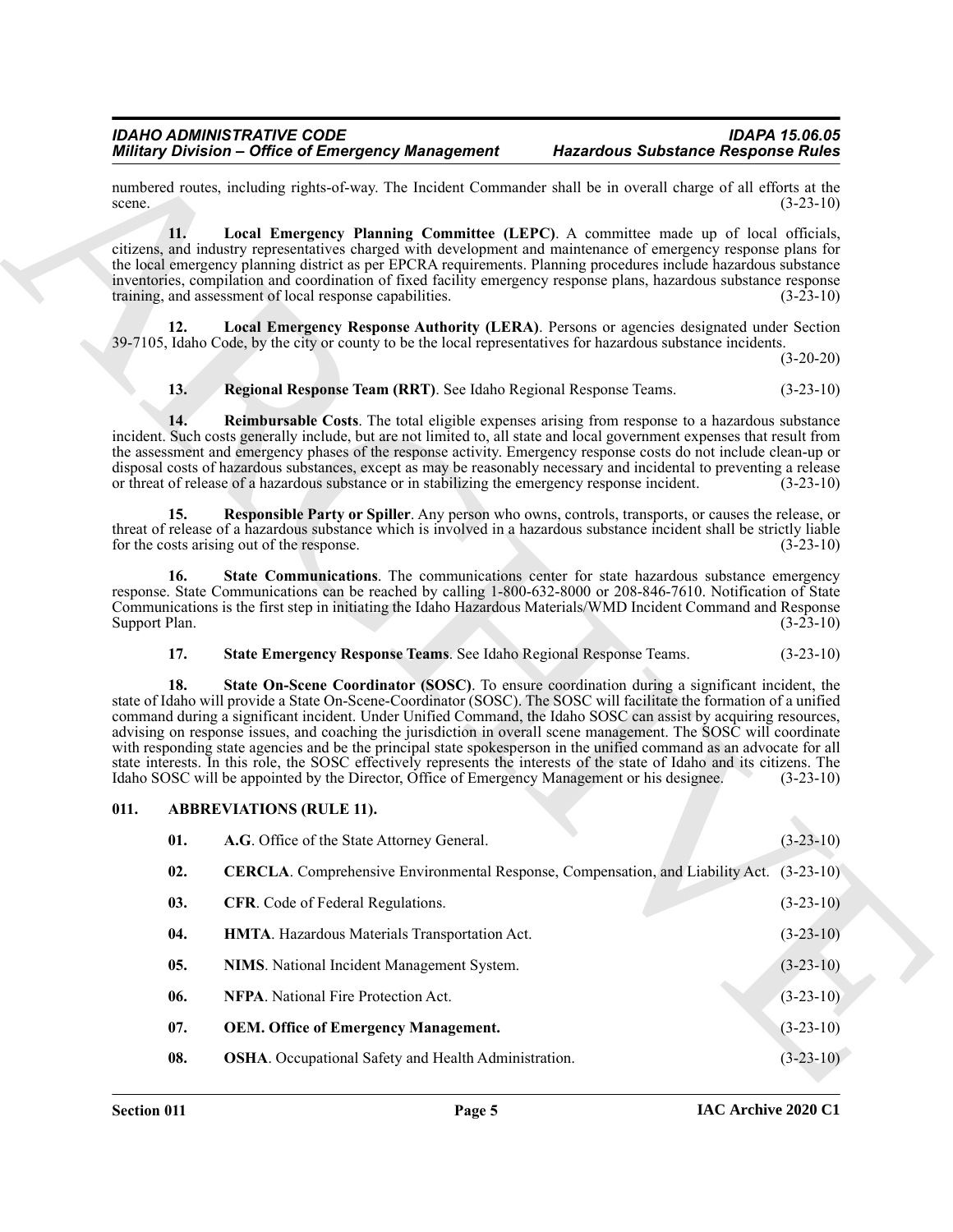<span id="page-5-3"></span><span id="page-5-2"></span>

| 09. | <b>RBS.</b> Idaho Regional Bomb Squads.  | $(3-23-10)$ |
|-----|------------------------------------------|-------------|
| 10. | <b>WMD.</b> Weapons of Mass Destruction. | $(3-23-10)$ |

#### <span id="page-5-0"></span>**012. -- 099. (RESERVED)**

#### <span id="page-5-7"></span><span id="page-5-6"></span><span id="page-5-5"></span><span id="page-5-4"></span><span id="page-5-1"></span>**100. REGIONAL RESPONSE TEAMS, DESIGNATION, LOCATION, JURISDICTION, ACTIVATION, LIABILITY (RULE 100).**

| $012. - 099.$<br>(RESERVED)                                                                                                                                                                                              |                                                                |
|--------------------------------------------------------------------------------------------------------------------------------------------------------------------------------------------------------------------------|----------------------------------------------------------------|
| 100.<br>REGIONAL RESPONSE TEAMS, DESIGNATION, LOCATION, JURISDICTION, ACTIVATION,<br><b>LIABILITY (RULE 100).</b><br>01.<br>Designation of Regional Response Teams. Each RRT shall be capable of responding to hazardous |                                                                |
| substance emergencies within their jurisdiction or, when approved by the state of Idaho Military Division, Office of<br>Emergency Management, in their region, or other state regions.                                   | $(3-23-10)$                                                    |
| 02.                                                                                                                                                                                                                      |                                                                |
| Area of Idaho<br><b>Primary Response Counties</b><br><b>Designation</b>                                                                                                                                                  | <b>Headquarters</b>                                            |
| RRT1<br>Benewah, Bonner, Boundary,<br>Region 1                                                                                                                                                                           | Kootenai County Fire<br>and Rescue                             |
| Spokane Bomb Squad                                                                                                                                                                                                       | Spokane Police and<br>Sheriff's Office                         |
| RRT <sub>2</sub><br>Clearwater, Idaho, Latah,<br>Region 2<br>Explosive response covered<br>Lewis, Nez Perce<br>by Spokane and RBS3                                                                                       | Lewiston Fire Department                                       |
| Adams, Canyon, Gem, Owyhee,<br>RRT <sub>3</sub><br>Payette, Washington<br>Region 3<br>(Gem response may come from                                                                                                        | Nampa/Caldwell<br>Fire Department                              |
| Ada, Boise, Camas,<br>RRT4<br>Elmore, Valley<br>Region 4<br>RBS4                                                                                                                                                         | <b>Boise Fire Department</b><br><b>Boise Police Department</b> |
| RRT 3, 4, 6, 7<br>Blaine, Cassia, Gooding, Jerome,<br>Lincoln, Minidoka, Twin Falls<br>Region 5<br>(Minidoka and Cassia may come<br>RBS5<br>from Southeast for access time)                                              | RRTs 3, 4, 6, 7<br>Twin Falls Police Department                |
| RRT <sub>6</sub><br>Bannock, Bear Lake, Butte,<br>Bingham, Caribou, Franklin,<br>Oneida, Power<br>Region 6<br>Explosive response covered<br>(Minidoka and Cassia responses<br>by RBS5 and RBS7<br>for access time)       | Pocatello Fire Department                                      |
| Bonneville, Clark, Custer,<br>RRT7<br>Region 7<br>Fremont, Jefferson, Lemhi,<br>RBS7                                                                                                                                     | Idaho Falls Fire Department<br>Idaho Falls Police Department   |
| <b>Location of Regional Response Teams.</b><br>Kootenai, Shoshone<br>RBS3<br>Boise for access time)<br>(Gem response for access time)<br>Madison, Teton                                                                  | <b>Team Location -</b><br>Nampa Police Department              |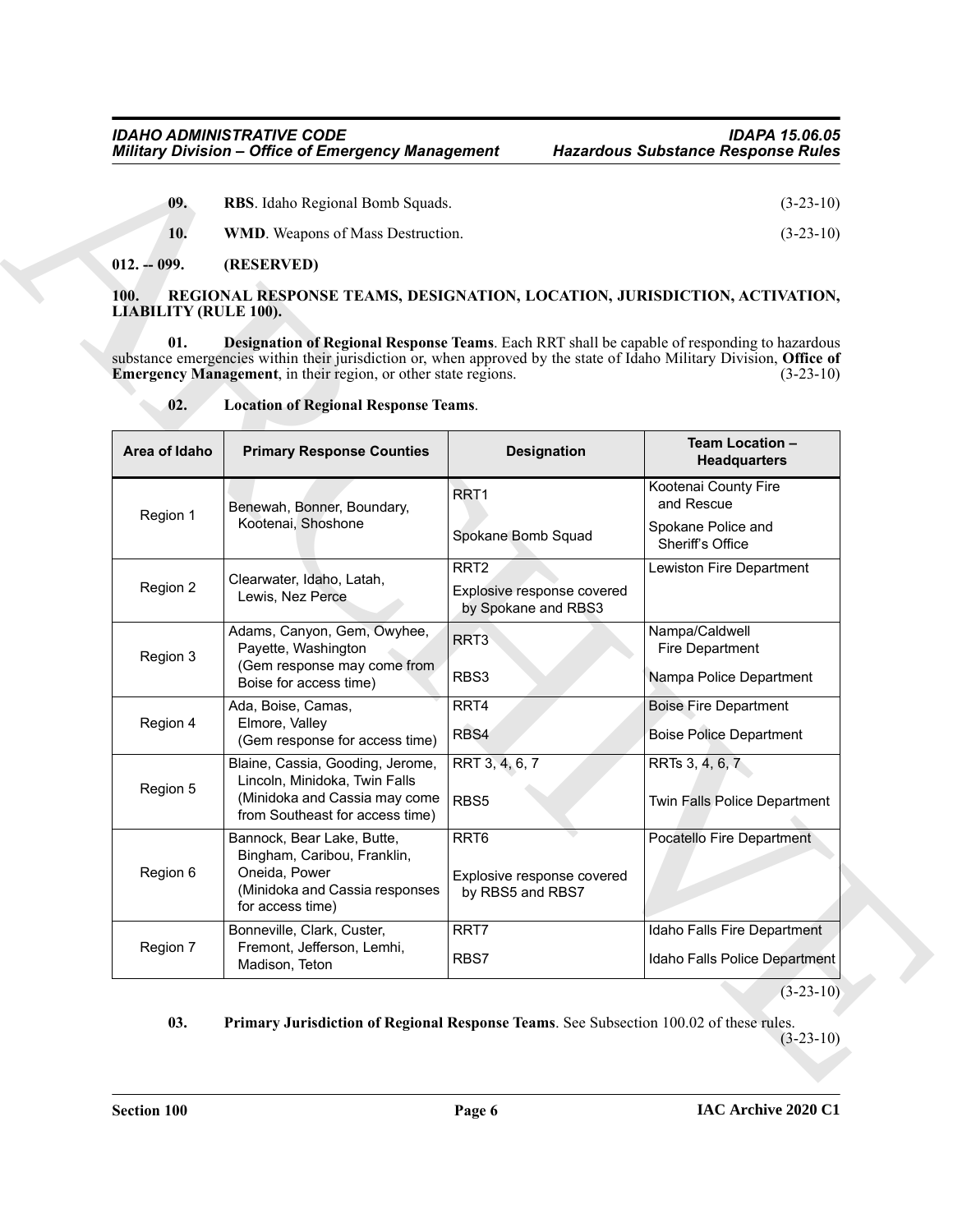#### <span id="page-6-0"></span>*IDAHO ADMINISTRATIVE CODE IDAPA 15.06.05 Military Division – Office of Emergency Management*

|                        | <b>Military Division - Office of Emergency Management</b><br><b>Hazardous Substance Response Rules</b>                                                                                                                                                                                                                         |             |
|------------------------|--------------------------------------------------------------------------------------------------------------------------------------------------------------------------------------------------------------------------------------------------------------------------------------------------------------------------------|-------------|
| 04.                    | <b>Activation of Regional Response Teams.</b>                                                                                                                                                                                                                                                                                  | $(3-23-10)$ |
| a.                     | The party requesting the assistance must:                                                                                                                                                                                                                                                                                      | $(3-23-10)$ |
| i.                     | Contact State Communications at 1-800-632-8000, or (208-846-7610.                                                                                                                                                                                                                                                              | $(3-23-10)$ |
| ii.                    | State their name;                                                                                                                                                                                                                                                                                                              | $(3-23-10)$ |
| iii.                   | State their location;                                                                                                                                                                                                                                                                                                          | $(3-23-10)$ |
| iv.                    | Provide a description of the incident; and                                                                                                                                                                                                                                                                                     | $(3-23-10)$ |
| V.                     | Provide a description of the type of assistance requested.                                                                                                                                                                                                                                                                     | $(3-23-10)$ |
| b.                     | RRTs must be activated by the Military Division when responding outside their jurisdiction by<br>calling Idaho State Communications Center at 800-632-8000, or (208) 846-7610. This will initiate a conference call,<br>if appropriate, with the appropriate state and local agencies.                                         | $(3-23-10)$ |
|                        | If the request is for assistance with a drug lab response, the requester must call State<br>Communications and provide the following:                                                                                                                                                                                          | $(3-23-10)$ |
| i.                     | That the request is for a drug lab response;                                                                                                                                                                                                                                                                                   | $(3-23-10)$ |
| ii.                    | The location, which must include, at a minimum, the county and city;                                                                                                                                                                                                                                                           | $(3-23-10)$ |
| iii.                   | The type of assistance requested; and                                                                                                                                                                                                                                                                                          | $(3-23-10)$ |
| iv.                    | The nature of the chemicals released.                                                                                                                                                                                                                                                                                          | $(3-23-10)$ |
| d.                     | State communications will then page the OEMHS Haz Mat Duty Officer, provide the information,<br>and request authorization for the RRT to respond. Upon authorization, State Communications will notify the<br>appropriate RRT of the request for assistance and the authorization to respond.                                  | $(3-23-10)$ |
| 05.                    | Reimbursable Costs -- Hazardous Substances.                                                                                                                                                                                                                                                                                    | $(3-23-10)$ |
| a.                     | State emergency response teams and local emergency response agencies may submit claims within<br>sixty (60) days of the termination of the incident, to the Military Division for reimbursement. Eligible documented<br>costs, incurred as a result of their response to a hazardous substance incident, may be submitted.     | $(3-23-10)$ |
| b.                     | State emergency response teams and local emergency response agencies may submit claims within<br>sixty (60) days of the termination of the incident, to the Military Division for reimbursement. The following<br>documented costs, incurred as a result of their response to a hazardous substance incident may be submitted: | $(3-23-10)$ |
| 1.<br>of the response; | Disposable materials and supplies acquired, consumed, and expended specifically for the purpose                                                                                                                                                                                                                                | $(3-23-10)$ |
| ii.                    | Compensation of employees for the time and efforts devoted specifically to the response that are<br>not otherwise provided for in the applicant's operating budget, (e.g., overtime pay for permanent fulltime and other<br>than fulltime employees, recalled personnel or responding when out of jurisdiction);               | $(3-23-10)$ |
| iii.                   | Rental or leasing of equipment used specifically for the response (e.g., protective equipment or<br>clothing, scientific and technical equipment);                                                                                                                                                                             | $(3-23-10)$ |
|                        | Replacement costs for equipment owned by the applicant that is contaminated beyond reuse or                                                                                                                                                                                                                                    |             |

|      | That the request is for a drug lab response;                         | $(3-23-10)$ |
|------|----------------------------------------------------------------------|-------------|
| ii.  | The location, which must include, at a minimum, the county and city; | $(3-23-10)$ |
| iii. | The type of assistance requested; and                                | $(3-23-10)$ |

#### <span id="page-6-1"></span>**05. Reimbursable Costs -- Hazardous Substances**. (3-23-10)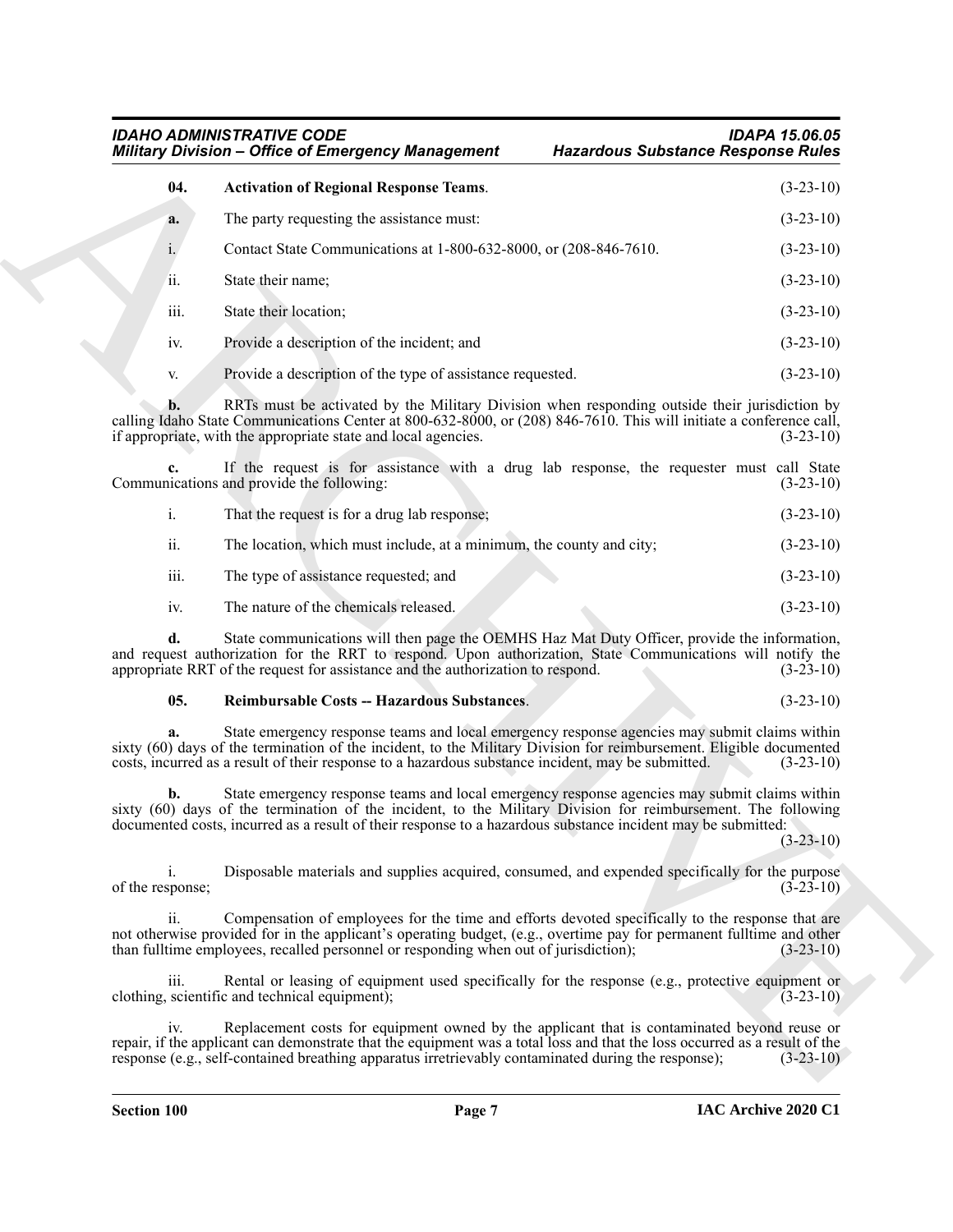v. Decontamination of equipment contaminated during the response; (3-23-10)

vi. Special technical services required for the incident response (e.g., costs associated with the time and efforts of local and state personnel to recover the costs of response, and of technical experts/specialists not otherwise provided for by the local government); (3-23-10)

vii. Medical monitoring, treatment of response personnel, and rehabilitation costs as per 29 CFR 1910, 120; NFPA 1500; and NFPA 1584; and (3-23-10)

viii. Laboratory costs for purposes of analyzing samples taken during the response. (3-23-10)

**c.** Reimbursement for costs will not exceed the duration of the response. Reimbursements shall only be paid after the military division finds that the actions by the RRT, or the emergency response agency were taken in response to a hazardous substance incident as defined in this chapter. (3-23-10)

<span id="page-7-5"></span>**06. Liability for Response Costs - Non-Hazardous Substances**. (3-23-10)

**a.** The spiller or transporter of non-hazardous substances shall be liable for the response costs of spills of non-hazardous substances when the spiller or transporter failed to comply with laws or regulations of the state or federal government which would have facilitated identification of the product as a non-hazardous substance.

(3-20-20)

**b.** The person or entity requesting assistance in all other instances shall be liable for response costs to non-hazardous substances. (3-20-20)

<span id="page-7-2"></span><span id="page-7-0"></span>**101. -- 199. (RESERVED)**

#### <span id="page-7-1"></span>**200. LERA (RULE 200).**

**01. Responsibility of Local Governments for Establishment of LERA**. LERA means those persons or agencies designated under Section 39-7105, Idaho Code, by the city, or county to be the first response authority for hazardous substance incidents. (3-20-20)

#### <span id="page-7-4"></span><span id="page-7-3"></span>**02. LERA Powers and Duties**. (3-23-10)

**a.** Respond: The LERA will provide response to all hazardous substances incidents in their jurisdiction and to any incidents that overlap jurisdictions in a fashion consistent with the Idaho Hazardous Materials/ WMD Incident Command and Response Support Plan except as provided in a local emergency response plan.

(3-23-10)

**b.** Initiate State Plan: The LERA may request state assistance consistent with the Idaho Hazardous Materials/WMD Incident Command and Response Support Plan through the State Communications Center.

(3-23-10)

Mitting's Division - Office of Emergency Monagement - Haracteur Substance Response Rules<br>
Development of coupling contained deviation of the space of the space of the space of the space of the space of the space of the sp **c.** Right to Claim Reimbursement: The LERA may claim reimbursement or costs associated with a hazardous substance emergency directly from the spiller, shipper, transporter, property owner, occupant or party responsible for the hazardous substance incident or emergency. The LERA may, in the alternative, if the incident was reported to the State, submit claims to the Military Division within sixty (60) days after the termination of an incident for the reimbursement of documented costs listed in Section 39-7109, Idaho Code, incurred as a result of response to a hazardous substance incident. Reimbursement claims for those costs may not exceed the duration of the response. The LERA must provide a written incident report and any backup documentation to the Military Division containing the following information: (3-23-10)

i. Date and time of incident; (3-23-10)

ii. Type of incident;  $(3-23-10)$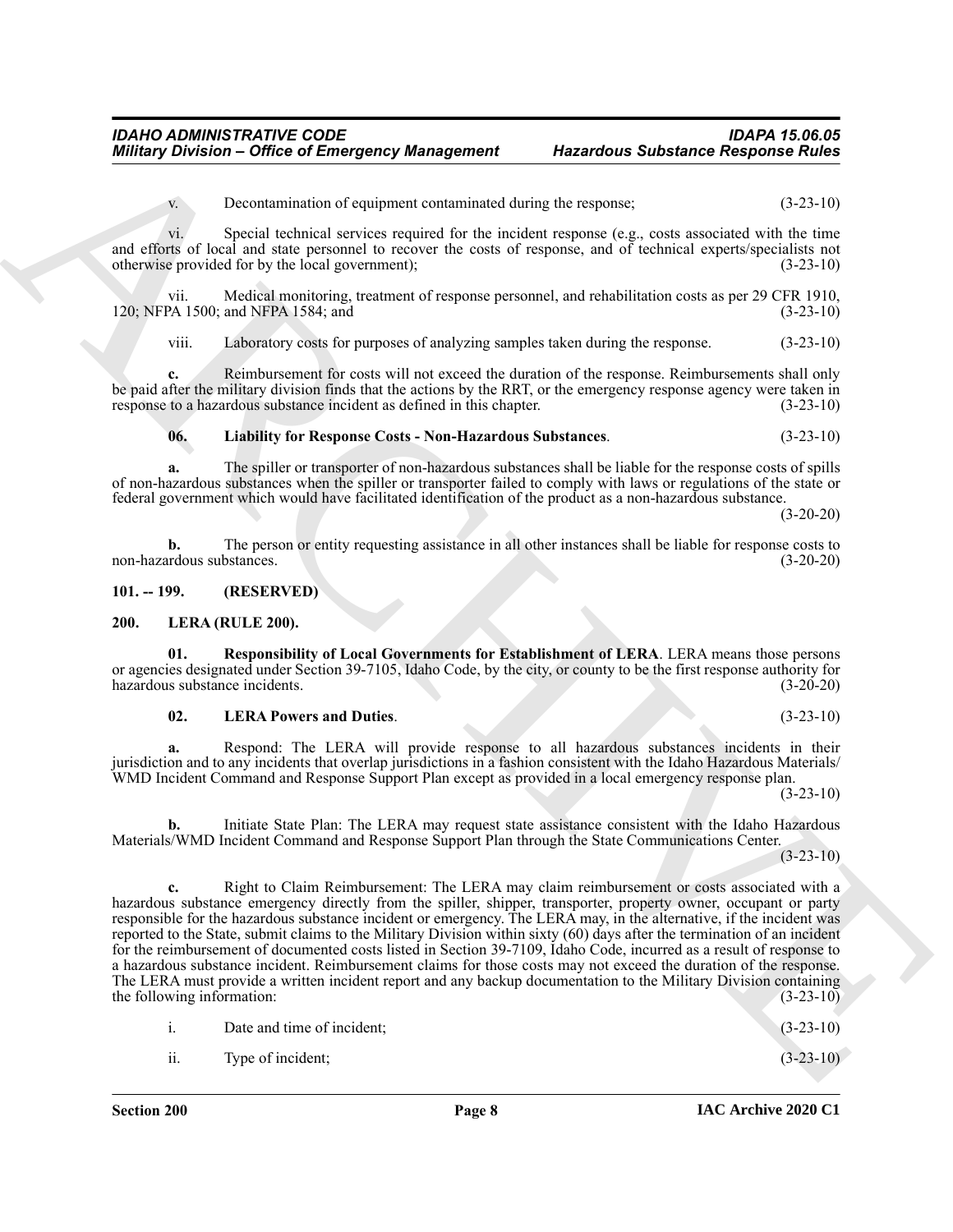| iii.<br>Level of response required;<br>Response action taken;<br>iv.<br>Time the incident commander declared the incident ended;<br>V.<br>Follow-up information; and<br>vi.<br>vii.<br>Any other pertinent information such as responsible party etc.<br>d.<br>Local Planning: The LERA, as a member of the LEPC, should be an active participant in their<br>jurisdictions emergency planning process.<br>Training. Personnel responding to a hazardous substance emergency shall be trained, at a<br>03.<br>minimum, to the Hazardous Substance Operations level. In addition, all personnel must have training in the ICS and<br>the NIMS set forth in the Idaho Hazardous Materials/WMD Incident Command and Response Support Plan.<br>04.<br><b>LERA Notification.</b><br>Any spiller, shipper, transporter, property owner, occupant or other person with knowledge of a<br>a.<br>hazardous substance incident shall notify the LERA of any spill or potential spill.<br>Notification of the LERA may be through the local dispatch authorities or through the State<br>b.<br>Communications Center at 800-632-8000, or (208) 846-7610. The State Communications Center shall notify the<br>Local Authority and the Military Division HAZMAT Duty Officer.<br>The spiller, shipper, transporter, property owner, occupant or other person with knowledge of a<br>c.<br>hazardous substance incident notifying the LERA and State Communications Center shall provide their:<br>i.<br>Name;<br>ii.<br>Address and telephone number;<br>iii.<br>An address and telephone number where they can be reached for the duration of the incident.<br>Such person shall remain available to the incident commander throughout the duration of the<br>d.<br>incident.<br>$201. - 299.$<br>(RESERVED)<br><b>COST REIMBURSEMENT (RULE 300).</b><br>300.<br>01.<br>Submission of Claims and Forms. State RRTs and local emergency response agencies may submit<br>claims within sixty (60) days of the termination of the incident to the State of Idaho, Military Division, for<br>reimbursement of documented and reimbursable costs incurred as a result of their response to a hazardous or<br>potentially hazardous substance incident. Reimbursable costs are those set forth in Section 39-7109, Idaho Code.<br>02.<br>Limitations for Seeking Reimbursement, Acceptance of Claims. Claims for reimbursement<br>shall be submitted to the Military Division within sixty (60) days after termination of the hazardous substance<br>incident for the State's determination of payment. Termination of the incident occurs when the Incident Commander<br>declares the incident terminated. The Military Division will review the costs submitted and notify the response<br>agency or agencies as to which costs disqualify for reimbursement within thirty (30) days of receipt. | <b>Military Division - Office of Emergency Management</b> | <b>Hazardous Substance Response Rules</b> |             |
|----------------------------------------------------------------------------------------------------------------------------------------------------------------------------------------------------------------------------------------------------------------------------------------------------------------------------------------------------------------------------------------------------------------------------------------------------------------------------------------------------------------------------------------------------------------------------------------------------------------------------------------------------------------------------------------------------------------------------------------------------------------------------------------------------------------------------------------------------------------------------------------------------------------------------------------------------------------------------------------------------------------------------------------------------------------------------------------------------------------------------------------------------------------------------------------------------------------------------------------------------------------------------------------------------------------------------------------------------------------------------------------------------------------------------------------------------------------------------------------------------------------------------------------------------------------------------------------------------------------------------------------------------------------------------------------------------------------------------------------------------------------------------------------------------------------------------------------------------------------------------------------------------------------------------------------------------------------------------------------------------------------------------------------------------------------------------------------------------------------------------------------------------------------------------------------------------------------------------------------------------------------------------------------------------------------------------------------------------------------------------------------------------------------------------------------------------------------------------------------------------------------------------------------------------------------------------------------------------------------------------------------------------------------------------------------------------------------------------------------------------------------------------------------------------------------------------------------------------------------------------------|-----------------------------------------------------------|-------------------------------------------|-------------|
|                                                                                                                                                                                                                                                                                                                                                                                                                                                                                                                                                                                                                                                                                                                                                                                                                                                                                                                                                                                                                                                                                                                                                                                                                                                                                                                                                                                                                                                                                                                                                                                                                                                                                                                                                                                                                                                                                                                                                                                                                                                                                                                                                                                                                                                                                                                                                                                                                                                                                                                                                                                                                                                                                                                                                                                                                                                                                  |                                                           |                                           | $(3-23-10)$ |
|                                                                                                                                                                                                                                                                                                                                                                                                                                                                                                                                                                                                                                                                                                                                                                                                                                                                                                                                                                                                                                                                                                                                                                                                                                                                                                                                                                                                                                                                                                                                                                                                                                                                                                                                                                                                                                                                                                                                                                                                                                                                                                                                                                                                                                                                                                                                                                                                                                                                                                                                                                                                                                                                                                                                                                                                                                                                                  |                                                           |                                           | $(3-23-10)$ |
|                                                                                                                                                                                                                                                                                                                                                                                                                                                                                                                                                                                                                                                                                                                                                                                                                                                                                                                                                                                                                                                                                                                                                                                                                                                                                                                                                                                                                                                                                                                                                                                                                                                                                                                                                                                                                                                                                                                                                                                                                                                                                                                                                                                                                                                                                                                                                                                                                                                                                                                                                                                                                                                                                                                                                                                                                                                                                  |                                                           |                                           | $(3-23-10)$ |
|                                                                                                                                                                                                                                                                                                                                                                                                                                                                                                                                                                                                                                                                                                                                                                                                                                                                                                                                                                                                                                                                                                                                                                                                                                                                                                                                                                                                                                                                                                                                                                                                                                                                                                                                                                                                                                                                                                                                                                                                                                                                                                                                                                                                                                                                                                                                                                                                                                                                                                                                                                                                                                                                                                                                                                                                                                                                                  |                                                           |                                           | $(3-23-10)$ |
|                                                                                                                                                                                                                                                                                                                                                                                                                                                                                                                                                                                                                                                                                                                                                                                                                                                                                                                                                                                                                                                                                                                                                                                                                                                                                                                                                                                                                                                                                                                                                                                                                                                                                                                                                                                                                                                                                                                                                                                                                                                                                                                                                                                                                                                                                                                                                                                                                                                                                                                                                                                                                                                                                                                                                                                                                                                                                  |                                                           |                                           | $(3-23-10)$ |
|                                                                                                                                                                                                                                                                                                                                                                                                                                                                                                                                                                                                                                                                                                                                                                                                                                                                                                                                                                                                                                                                                                                                                                                                                                                                                                                                                                                                                                                                                                                                                                                                                                                                                                                                                                                                                                                                                                                                                                                                                                                                                                                                                                                                                                                                                                                                                                                                                                                                                                                                                                                                                                                                                                                                                                                                                                                                                  |                                                           |                                           | $(3-23-10)$ |
|                                                                                                                                                                                                                                                                                                                                                                                                                                                                                                                                                                                                                                                                                                                                                                                                                                                                                                                                                                                                                                                                                                                                                                                                                                                                                                                                                                                                                                                                                                                                                                                                                                                                                                                                                                                                                                                                                                                                                                                                                                                                                                                                                                                                                                                                                                                                                                                                                                                                                                                                                                                                                                                                                                                                                                                                                                                                                  |                                                           |                                           | $(3-23-10)$ |
|                                                                                                                                                                                                                                                                                                                                                                                                                                                                                                                                                                                                                                                                                                                                                                                                                                                                                                                                                                                                                                                                                                                                                                                                                                                                                                                                                                                                                                                                                                                                                                                                                                                                                                                                                                                                                                                                                                                                                                                                                                                                                                                                                                                                                                                                                                                                                                                                                                                                                                                                                                                                                                                                                                                                                                                                                                                                                  |                                                           |                                           | $(3-23-10)$ |
|                                                                                                                                                                                                                                                                                                                                                                                                                                                                                                                                                                                                                                                                                                                                                                                                                                                                                                                                                                                                                                                                                                                                                                                                                                                                                                                                                                                                                                                                                                                                                                                                                                                                                                                                                                                                                                                                                                                                                                                                                                                                                                                                                                                                                                                                                                                                                                                                                                                                                                                                                                                                                                                                                                                                                                                                                                                                                  |                                                           |                                           | $(3-23-10)$ |
|                                                                                                                                                                                                                                                                                                                                                                                                                                                                                                                                                                                                                                                                                                                                                                                                                                                                                                                                                                                                                                                                                                                                                                                                                                                                                                                                                                                                                                                                                                                                                                                                                                                                                                                                                                                                                                                                                                                                                                                                                                                                                                                                                                                                                                                                                                                                                                                                                                                                                                                                                                                                                                                                                                                                                                                                                                                                                  |                                                           |                                           | $(3-20-20)$ |
|                                                                                                                                                                                                                                                                                                                                                                                                                                                                                                                                                                                                                                                                                                                                                                                                                                                                                                                                                                                                                                                                                                                                                                                                                                                                                                                                                                                                                                                                                                                                                                                                                                                                                                                                                                                                                                                                                                                                                                                                                                                                                                                                                                                                                                                                                                                                                                                                                                                                                                                                                                                                                                                                                                                                                                                                                                                                                  |                                                           |                                           | $(3-23-10)$ |
|                                                                                                                                                                                                                                                                                                                                                                                                                                                                                                                                                                                                                                                                                                                                                                                                                                                                                                                                                                                                                                                                                                                                                                                                                                                                                                                                                                                                                                                                                                                                                                                                                                                                                                                                                                                                                                                                                                                                                                                                                                                                                                                                                                                                                                                                                                                                                                                                                                                                                                                                                                                                                                                                                                                                                                                                                                                                                  |                                                           |                                           | $(3-23-10)$ |
|                                                                                                                                                                                                                                                                                                                                                                                                                                                                                                                                                                                                                                                                                                                                                                                                                                                                                                                                                                                                                                                                                                                                                                                                                                                                                                                                                                                                                                                                                                                                                                                                                                                                                                                                                                                                                                                                                                                                                                                                                                                                                                                                                                                                                                                                                                                                                                                                                                                                                                                                                                                                                                                                                                                                                                                                                                                                                  |                                                           |                                           | $(3-23-10)$ |
|                                                                                                                                                                                                                                                                                                                                                                                                                                                                                                                                                                                                                                                                                                                                                                                                                                                                                                                                                                                                                                                                                                                                                                                                                                                                                                                                                                                                                                                                                                                                                                                                                                                                                                                                                                                                                                                                                                                                                                                                                                                                                                                                                                                                                                                                                                                                                                                                                                                                                                                                                                                                                                                                                                                                                                                                                                                                                  |                                                           |                                           | $(3-23-10)$ |
|                                                                                                                                                                                                                                                                                                                                                                                                                                                                                                                                                                                                                                                                                                                                                                                                                                                                                                                                                                                                                                                                                                                                                                                                                                                                                                                                                                                                                                                                                                                                                                                                                                                                                                                                                                                                                                                                                                                                                                                                                                                                                                                                                                                                                                                                                                                                                                                                                                                                                                                                                                                                                                                                                                                                                                                                                                                                                  |                                                           |                                           | $(3-23-10)$ |
|                                                                                                                                                                                                                                                                                                                                                                                                                                                                                                                                                                                                                                                                                                                                                                                                                                                                                                                                                                                                                                                                                                                                                                                                                                                                                                                                                                                                                                                                                                                                                                                                                                                                                                                                                                                                                                                                                                                                                                                                                                                                                                                                                                                                                                                                                                                                                                                                                                                                                                                                                                                                                                                                                                                                                                                                                                                                                  |                                                           |                                           |             |
|                                                                                                                                                                                                                                                                                                                                                                                                                                                                                                                                                                                                                                                                                                                                                                                                                                                                                                                                                                                                                                                                                                                                                                                                                                                                                                                                                                                                                                                                                                                                                                                                                                                                                                                                                                                                                                                                                                                                                                                                                                                                                                                                                                                                                                                                                                                                                                                                                                                                                                                                                                                                                                                                                                                                                                                                                                                                                  |                                                           |                                           |             |
|                                                                                                                                                                                                                                                                                                                                                                                                                                                                                                                                                                                                                                                                                                                                                                                                                                                                                                                                                                                                                                                                                                                                                                                                                                                                                                                                                                                                                                                                                                                                                                                                                                                                                                                                                                                                                                                                                                                                                                                                                                                                                                                                                                                                                                                                                                                                                                                                                                                                                                                                                                                                                                                                                                                                                                                                                                                                                  |                                                           |                                           | $(3-23-10)$ |
|                                                                                                                                                                                                                                                                                                                                                                                                                                                                                                                                                                                                                                                                                                                                                                                                                                                                                                                                                                                                                                                                                                                                                                                                                                                                                                                                                                                                                                                                                                                                                                                                                                                                                                                                                                                                                                                                                                                                                                                                                                                                                                                                                                                                                                                                                                                                                                                                                                                                                                                                                                                                                                                                                                                                                                                                                                                                                  |                                                           |                                           | $(3-23-10)$ |

#### <span id="page-8-6"></span><span id="page-8-5"></span>**04. LERA Notification**. (3-23-10)

|     | Name:                         |  |  | $(3-23-10)$ |
|-----|-------------------------------|--|--|-------------|
| ii. | Address and telephone number: |  |  | $(3-23-10)$ |

#### <span id="page-8-0"></span>**201. -- 299. (RESERVED)**

#### <span id="page-8-4"></span><span id="page-8-3"></span><span id="page-8-2"></span><span id="page-8-1"></span>**300. COST REIMBURSEMENT (RULE 300).**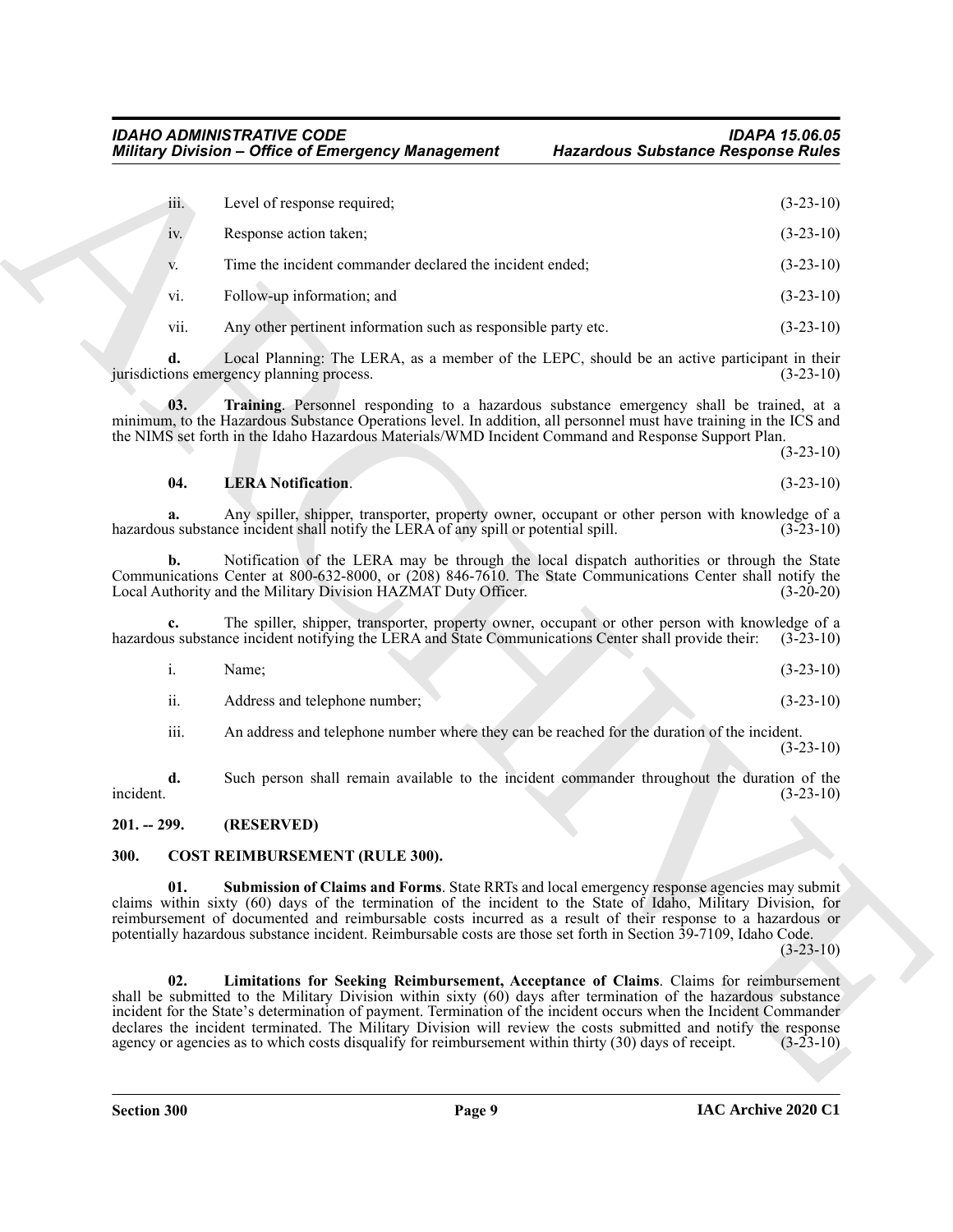#### <span id="page-9-3"></span>**03. Claims Against Spiller or Other Responsible Party**. (3-23-10)

#### <span id="page-9-5"></span><span id="page-9-4"></span><span id="page-9-2"></span><span id="page-9-0"></span>**301. DUTY TO COOPERATE (RULE 301).**

<span id="page-9-7"></span><span id="page-9-6"></span>

| 02. | <b>Cooperation Provided.</b> Such cooperation includes, but is not limited to: | $(3-23-10)$ |
|-----|--------------------------------------------------------------------------------|-------------|
|-----|--------------------------------------------------------------------------------|-------------|

|                                     | <b>Military Division - Office of Emergency Management</b>                                                                                                                                                                                                                                                                                                                                                                                                                                                                                                                                                                                               | <b>Hazardous Substance Response Rules</b> |
|-------------------------------------|---------------------------------------------------------------------------------------------------------------------------------------------------------------------------------------------------------------------------------------------------------------------------------------------------------------------------------------------------------------------------------------------------------------------------------------------------------------------------------------------------------------------------------------------------------------------------------------------------------------------------------------------------------|-------------------------------------------|
| 03.                                 | <b>Claims Against Spiller or Other Responsible Party.</b>                                                                                                                                                                                                                                                                                                                                                                                                                                                                                                                                                                                               | $(3-23-10)$                               |
| a.                                  | Upon receipt and review of claims for reimbursement within sixty (60) calendar days after close of<br>incident, the Military Division will compile a thirty (30) calendar day demand letter to the responsible party to be sent<br>certified mail, as well as standard mail, with a copy of the complete packet.                                                                                                                                                                                                                                                                                                                                        | $(3-23-10)$                               |
| $\mathbf{b}$ .                      | If responsible party does not respond or submit payment within thirty (30) calendar days of first<br>letter, a ten (10) calendar day demand letter will be sent certified mail.                                                                                                                                                                                                                                                                                                                                                                                                                                                                         | $(3-23-10)$                               |
|                                     | If the responsible party has not responded to the ten-day letter; within ten (10) calendar days, a<br>packet will be assembled for the A.G. This packet will include the entire file, and a letter to the A.G. explaining the<br>steps taken and requesting their assistance in collecting the costs.                                                                                                                                                                                                                                                                                                                                                   | $(3-23-10)$                               |
| $\mathbf{d}$ .<br>additional costs. | If the responsible party does not respond to the A.G., upon their recommendation, the packet will be<br>submitted to a Collection Agency. If the incident is submitted to a collection agency, the responsible party will incur                                                                                                                                                                                                                                                                                                                                                                                                                         | $(3-23-10)$                               |
| 04.                                 | Cost Recovery, Deficiency Warrants. The Military Division shall be responsible for recovering<br>documented and reimbursable costs incurred from the spiller. If a spiller is unknown, cannot be located, or refuses to<br>pay upon demand, the Military Division will make recommendations as to payment to the Board of Examiners within<br>one hundred twenty (120) days after termination of the hazardous substance incident. The Board of Examiners may<br>authorize the issuance of deficiency warrants for the purpose of reimbursing reasonable and documented costs<br>associated with emergency response actions taken by response agencies. | $(3-23-10)$                               |
| 05.                                 | Civil Actions. It is the duty of the A.G. to commence any civil action brought by the Military<br>Division pursuant to nonpayment from a spiller. At the request of the Military Division, a political subdivision of the<br>state, or a local governmental entity that has responded to or contained a hazardous substance incident, the A.G. may<br>commence a civil action on their behalf.                                                                                                                                                                                                                                                          | $(3-23-10)$                               |
| 301.                                | DUTY TO COOPERATE (RULE 301).                                                                                                                                                                                                                                                                                                                                                                                                                                                                                                                                                                                                                           |                                           |
| 01.                                 | Responding Agencies. Local emergency response authorities, first responders, and regional<br>response teams shall cooperate with the Military Division and the A.G. in collecting and securing payment from the<br>spiller or other responsible party.                                                                                                                                                                                                                                                                                                                                                                                                  | $(3-23-10)$                               |
| 02.                                 | Cooperation Provided. Such cooperation includes, but is not limited to:                                                                                                                                                                                                                                                                                                                                                                                                                                                                                                                                                                                 | $(3-23-10)$                               |
| a.<br>team;                         | Allowing lawsuits to be filed in the name of the local jurisdiction, LERA, or regional response                                                                                                                                                                                                                                                                                                                                                                                                                                                                                                                                                         | $(3-23-10)$                               |
| b.                                  | Providing testimony and assistance in preparing for trial;                                                                                                                                                                                                                                                                                                                                                                                                                                                                                                                                                                                              | $(3-23-10)$                               |
| c.                                  | Investigation;                                                                                                                                                                                                                                                                                                                                                                                                                                                                                                                                                                                                                                          | $(3-23-10)$                               |
| d.                                  | The collection of evidence, including securing photographs or videotape of the spill site; and                                                                                                                                                                                                                                                                                                                                                                                                                                                                                                                                                          | $(3-23-10)$                               |
| e.                                  | Providing relevant test data.                                                                                                                                                                                                                                                                                                                                                                                                                                                                                                                                                                                                                           | $(3-23-10)$                               |
| $302. - 999.$                       | (RESERVED)                                                                                                                                                                                                                                                                                                                                                                                                                                                                                                                                                                                                                                              |                                           |
|                                     |                                                                                                                                                                                                                                                                                                                                                                                                                                                                                                                                                                                                                                                         |                                           |
|                                     |                                                                                                                                                                                                                                                                                                                                                                                                                                                                                                                                                                                                                                                         |                                           |
|                                     |                                                                                                                                                                                                                                                                                                                                                                                                                                                                                                                                                                                                                                                         |                                           |

- **e.** Providing relevant test data. (3-23-10)
- <span id="page-9-1"></span>**302. -- 999. (RESERVED)**